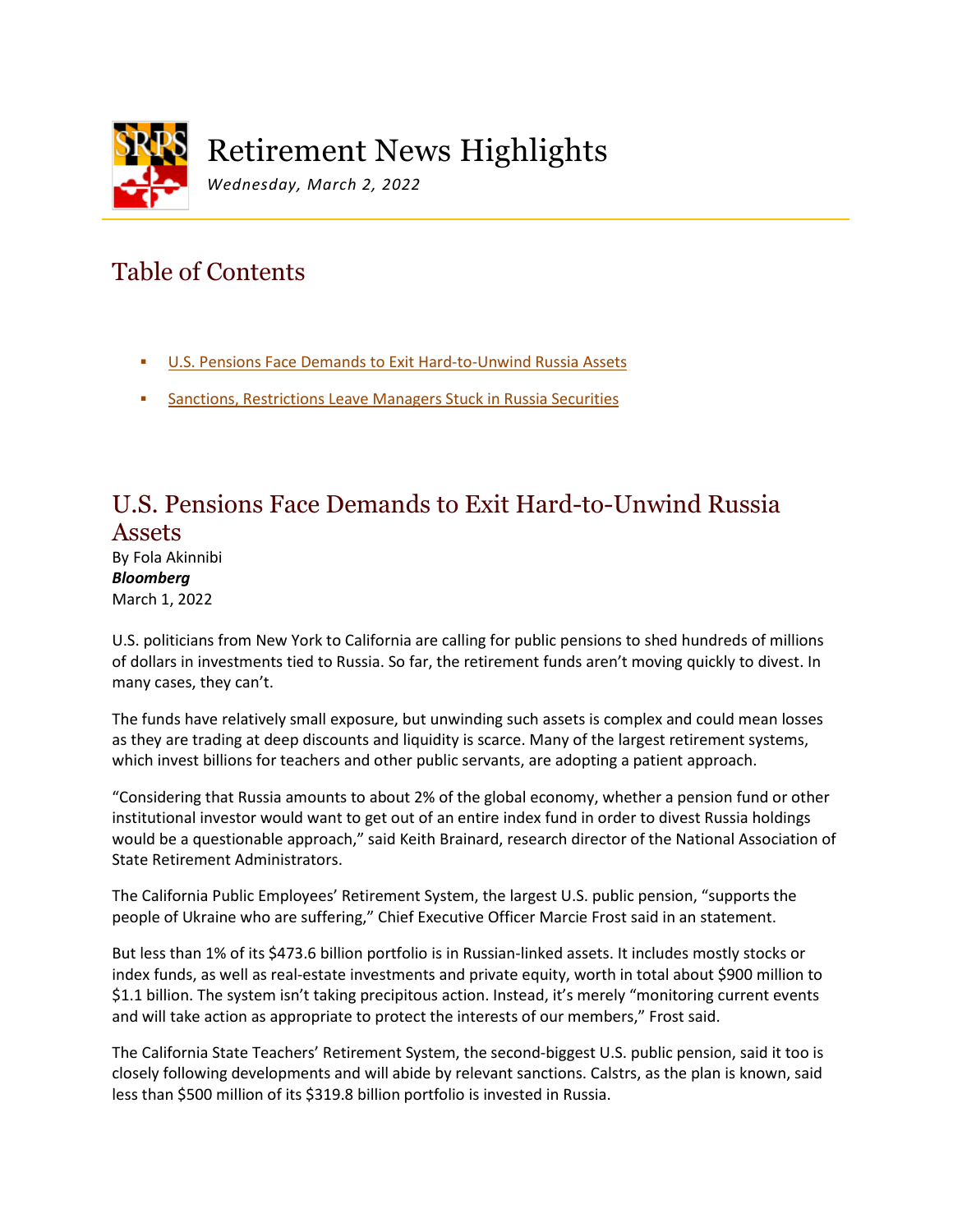Even if pensions did quickly dump Russia-linked investments, sanctions and illiquid markets have made selling a fraught exercise. Finding buyers or even a venue in which to trade has become difficult. And securities that do change hands do so at steep discounts. A \$1.5 billion bond issued by Russian oil producer Lukoil PJSC -- held by many of the biggest U.S. and European investment houses -- plunged Monday to 39 cents on the dollar from more than 90 cents less than two weeks ago.

Still, Russia-linked assets aren't a major part of most U.S. pension portfolios, and funds are unlikely to take immediate action, said Orray Taft, a managing principal at Meketa Investment Group, which advises them on investments. "The sanctions right now are going to be what's driving actions," Taft said.

# Colorado Fund

Despite stirring statements from officials, only a few pensions have exited Russian-linked holdings. The \$61 billion Colorado Public Employees' Retirement Association divested \$7.2 million investment in Sberbank, according to Governor Jared Polis. That's 0.01% of the fund.

"We cannot continue to provide financial support to a regime that so brazenly disregarded international law and launched such an indefensible attack," Polis said in a statement Friday.

New York State Comptroller Thomas DiNapoli, the sole trustee of the \$279.7 billion Common Retirement Fund, on Tuesday directed staff to prohibit new investments in Russian companies and determine whether current holdings should be restricted or sold. He also asked the fund's outside asset managers to conduct a similar review to mitigate investment risk and market impact.

The move came two days after New York Governor Kathy Hochul ordered a stop to state business and investments in Russia. DiNapoli estimated the fund has \$110.8 million public equities in Russian companies.

"While American sanctions already prohibit investments in many Russian companies, I believe it is prudent to freeze purchases in all Russian companies due to the situation's unpredictability and the likelihood that conditions will deteriorate," DiNapoli said in a news release.

#### Asset Review

For New York City, Comptroller Brad Lander called for ridding five municipal pension funds of Russialinked holdings. That amounts to \$271 million, less than 0.1% of their \$274 billion.

Georgia officials identified holdings in iShares MSCI Russia, an exchange-traded fund that invests in a range of companies. The state plans to be fully out by midweek, said spokesperson Katie Byrd, who didn't have details on the size of that investment.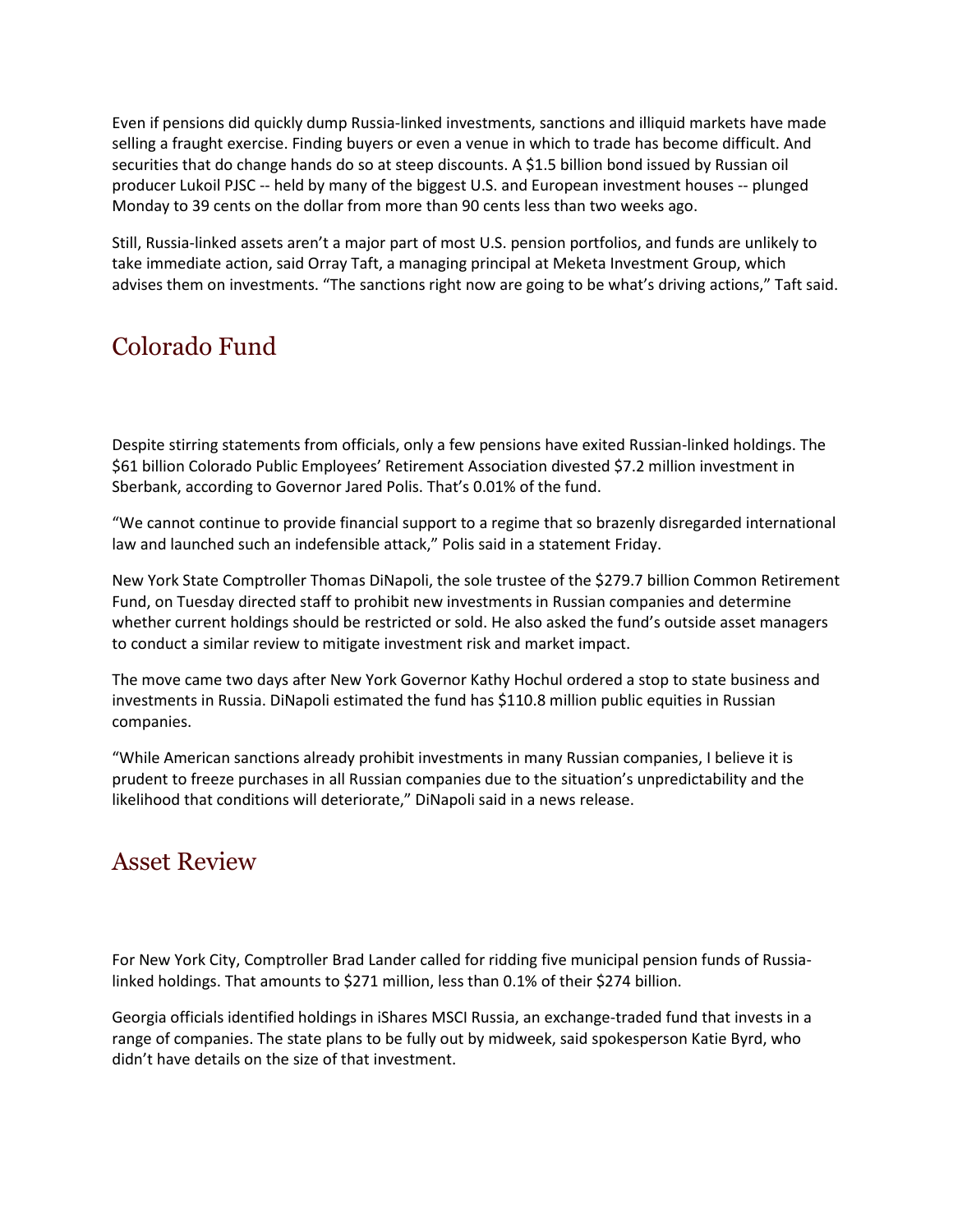"Most holdings of Russian assets by public pension funds are likely to be in index funds or other funds. rather than as individual direct investments, which makes it a lot more difficult to unwind," said Brainard.

But some states are running for the exits nonetheless. Last week, the Pennsylvania Treasury Department, which directly manages nearly \$40 billion, began selling off \$2.9 million invested in Russian companies. They included mostly energy firms, with a few telecoms and banks, according to spokesperson Samantha Heckel. The state has completely divested from 28 of the 31.

## California, Maryland

Pennsylvania's Public School Employees' Retirement System said it too is reviewing its portfolio, adding that Russia- and Belarus-linked investments add up to \$300 million, or one-half of 1% of its \$72 billion portfolio.

Connecticut Treasurer Shawn Wooden, who is tasked with overseeing the state's \$47 billion retirement system, said he directed his team to divest the fund's \$218 million in Russia-domiciled stocks and bonds.

Many states have begun a flurry of portfolio-combing and course-recalculation.

California Governor Gavin Newsom in a letter Monday asked Calpers, Calstrs and the University of California's retirement system to halt any purchase of Russian debt and any capital flowing to it.. Legislators introduced a bill Monday that would require the state, Calpers and the California State Teachers' Retirement System to divest from Russian assets, and block state contracts for any company doing business with Russia.

Treasurer Fiona Ma, who sits on the boards of Calpers and Calstrs, said she supports divestment of Russian assets, as well as from local governments' pensions.

Maryland Governor Larry Hogan directed agencies to review contracts, procurements and holdings and Comptroller Peter Franchot, who chairs the pension system, called for divesting. The system has about \$96 million in Russian investments out of \$69.3 billion in assets. That's down from \$197 million on Feb. 18.

Washington Governor Jay Inslee said Monday that agencies must end contracts with Russian state companies or institutions. That said, the Washington State Investment Board isn't changing its strategy, as it doesn't have direct or actively managed exposure to Russian investments, according to spokesperson Chris Phillips.

### Credit Raters' Concerns?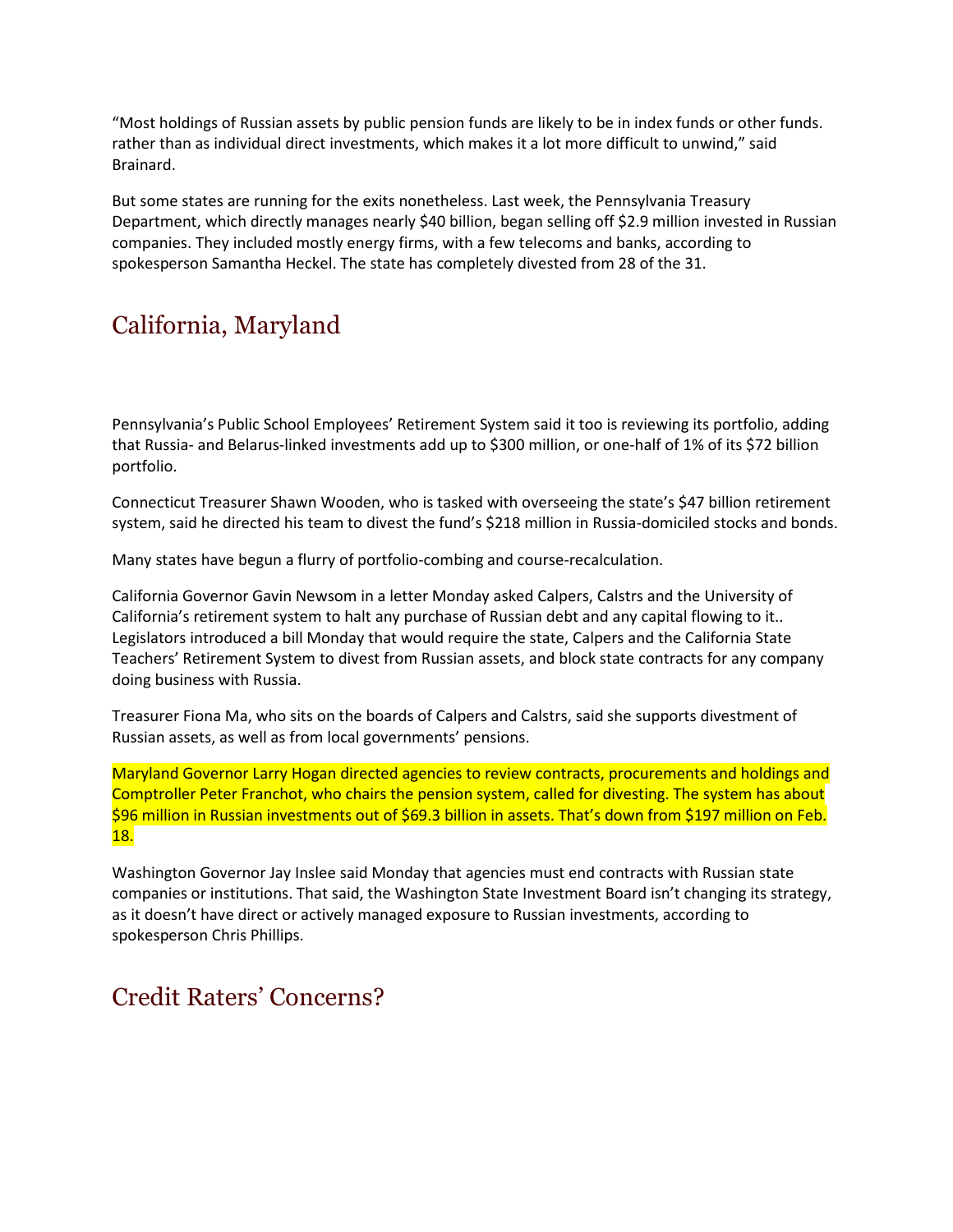In Massachusetts, a group of lawmakers led by Republicans is asking the state treasurer to dump Russialinked assets and Democratic State Senator Walter Timilty introduced a divestment bill. The \$101.3 billion Massachusetts pension had about \$140 million in exposure to Russia as of Feb. 25.

Illinois and New Jersey lawmakers are proposing similar legislation.

So far, credit raters aren't concerned.

"We expect any changes to asset allocation to take time and that the pension plans' expected return and risk profile will be minimally impacted," said Todd Kanaster, a director in S&P public finance.

### 'Tacit Approval'

Some state pensions, including those of North Carolina and Louisiana, have no plans to divest, saying their tainted holdings are minimal.

But even if exposure is small, symbolism is important, officials elsewhere said.

"Continuing to invest our state pension funds in Russian companies constitutes tacit approval of Russia's deplorable actions," a bipartisan group of lawmakers wrote Monday to Massachusetts' treasurer.

Divesting "will send a clear message that the Commonwealth condemns Putin's actions and supports the people of Ukraine."

*— With assistance by Joseph Mysak Jr, Danielle Moran, Amanda Albright, Nathan Crooks, Vincent Del Giudice, Brett Pulley, Skylar Woodhouse, Romy Varghese, Michelle Kaske, Dina Bass, Martin Z Braun, Carey Goldberg, Shruti Singh, and Shelly Banjo*

*(Updates with New York State pension in 11th paragraph)*

Back to top

#### <span id="page-3-0"></span>Sanctions, Restrictions Leave Managers Stuck in Russia Securities

By Dervedia Thomas *FUNDfire* March 2, 2022

Asset management firms and investors are struggling to divest from Russian securities following sanctions aimed at punishing Russia for waging an unprovoked war on Ukraine.

Government officials in states such as Colorado, New York and Virginia have called on state institutions to either divest or assess their Russia holdings. But many managers and asset owners are stuck with these securities since international authorities blocked certain Russian banks from the Swift payment network and European settlement houses Euroclear and Clearstream decided to stop settling Russian